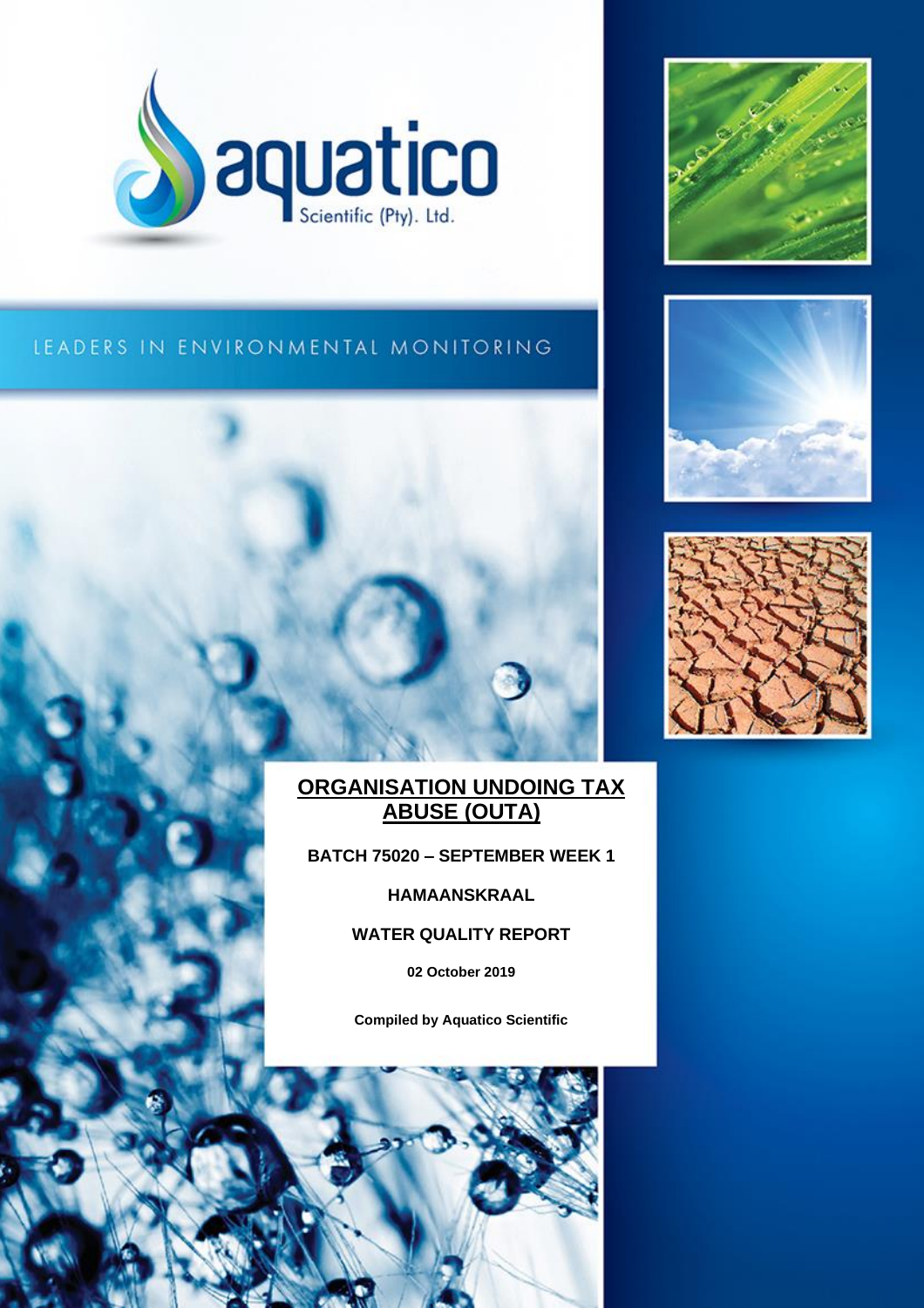

leaders in enuironmental monitoring address: 89 Regency drive, R21 Corporate Park, Centurion postal: P.O. Box 905008, Garsfontein, 0042 web: www.gougtico.co.za office: 012 450 3800 · fax: 012 450 3851

#### **10TH FLOOR OKEEFFE AND SWARTZ BUILDING 318 OAK AVENUE**

## **ATTENTION: ORGANISATION UNDOING TAX ABUSE**

**02 OCTOBER 2019**

# **CONCISE WATER QUALITY EVALUATION (TEST REPORT 75020)**

### **WATER QUALITY RESULTS**

A water sample was submitted to Aquatico Laboratories on **20 September 2019** for testing the quality for intended use as domestic water. The water quality test results are displayed on the attached Test Report. Water quality is compared to the SANS 241-1:2015 Drinking Water Standard (SABS, 2015).

#### **Table 1. Sampling Register**

| <b>SAMPLING REGISTER: WEEKLY</b> |                                                   |                    |                   |                  |               |                                                           |        |
|----------------------------------|---------------------------------------------------|--------------------|-------------------|------------------|---------------|-----------------------------------------------------------|--------|
| <b>SAMPLER NAME:</b>             |                                                   |                    | Paradise Sihlangu |                  |               |                                                           |        |
| Hammanskraal Potable water       |                                                   |                    |                   |                  |               |                                                           |        |
| Locality                         | <b>Description</b>                                | <b>Coordinates</b> |                   |                  | <b>Status</b> | <b>Remarks</b>                                            | Lab no |
|                                  |                                                   | Latitude           | Longitude         | Sample Time      |               |                                                           |        |
|                                  |                                                   |                    |                   |                  |               |                                                           |        |
| <b>Monitoring Localities</b>     |                                                   |                    |                   |                  |               |                                                           |        |
| Hammanskraal<br>Water            | <b>Tshwane Water</b><br>supply in<br>Hammanskraal | S25.283990         | E28.274904        | 2019-09-20 14:06 | Yes           | <b>SIKHULULEKILE</b><br><b>SECONDARY</b><br><b>SCHOOL</b> | 46059  |



**Figure 1. Photographic Catalogue of sampling locality**

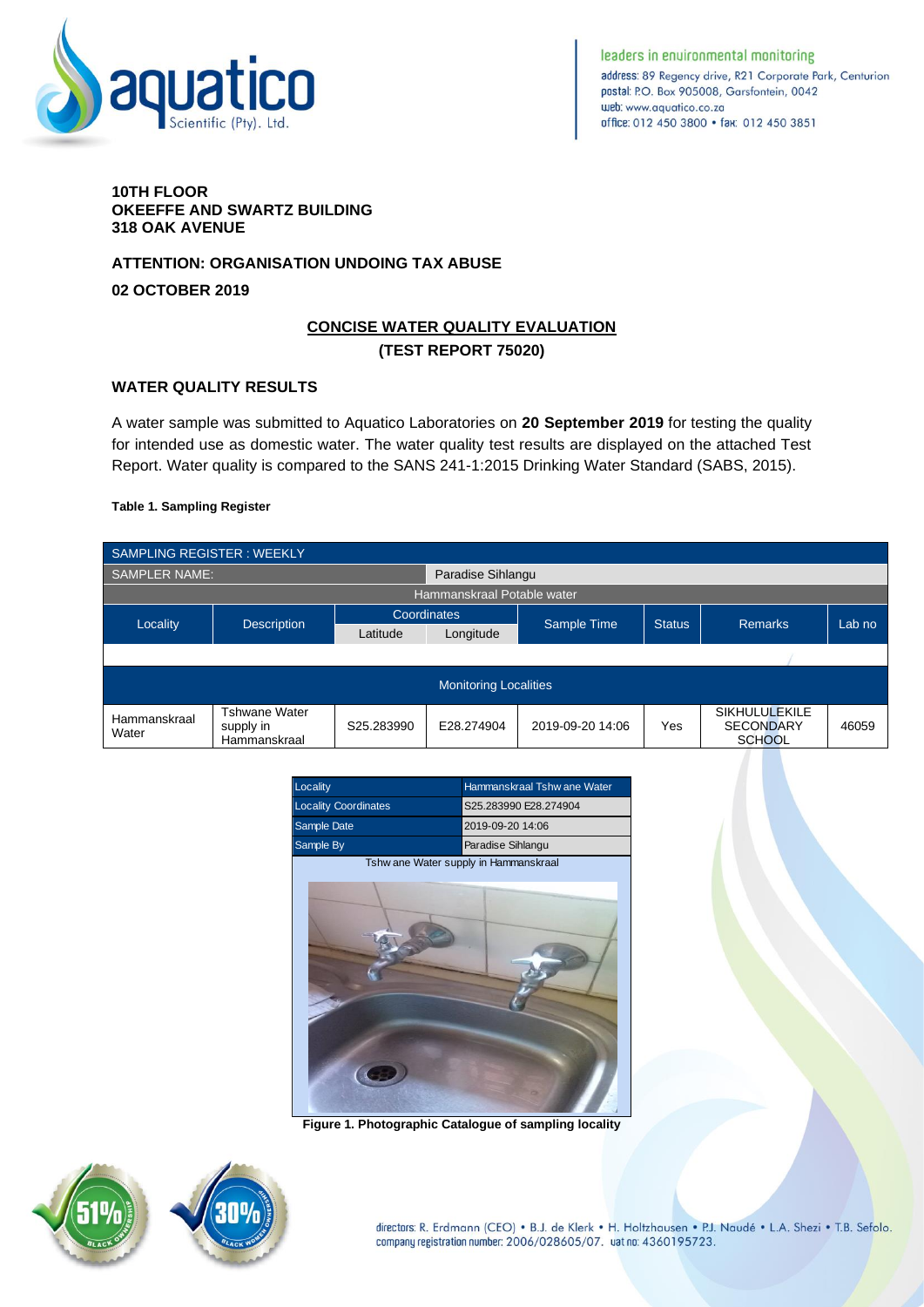#### Appendix A.

| <b>DATA TABLE</b>                   |                   |                                                         |                                                             |                                         |  |
|-------------------------------------|-------------------|---------------------------------------------------------|-------------------------------------------------------------|-----------------------------------------|--|
| <b>CLIENT NAME</b><br>Abuse         |                   | Organisation Undoing Tax                                | DATE COMPILED                                               | 2019-10-02                              |  |
| ASSESSMENT SET                      |                   | SANS 241-1:2015 Drinking<br>Water Standard (SABS, 2015) | <b>COMPILED BY</b>                                          | Ian Belford                             |  |
|                                     |                   |                                                         |                                                             | *Value exceeds the assessment set       |  |
| <b>VARIABLE</b>                     | <b>UNITS</b>      | <b>ASSESSMENT</b><br><b>SET</b>                         | <b>SAMPLE NAME:</b><br>Hammanskraal<br><b>Tshwane Water</b> | POSSIBLE HEALTH EFFECTS                 |  |
| pH @ 25°C                           | pH                | Range 5.0 - 9.7                                         | 8.37                                                        | No health effects                       |  |
| Electrical conductivity (EC) @ 25°C | mS/m              | 170                                                     | 85.4                                                        | Insignificant effect on sensitive users |  |
| Total Dissolved solids @ 180°C      | mg/l              | 1200                                                    | 600                                                         |                                         |  |
| Chloride (CI)                       | mg/l              | 300                                                     | 77.8                                                        | No health effects                       |  |
| Sulphate $(SO4)$                    | mg/l              | 500                                                     | 45.7                                                        | No effects                              |  |
| Nitrate $(NO3)$ as N                | mg/l              | 11                                                      | 9.08                                                        | Insignificant risk                      |  |
| Nitrite $(NO2)$ as N                | mg/l              | 0.9                                                     | 1.54                                                        |                                         |  |
| Ammonium (NH <sub>4</sub> ) as N    | mg/l              | ٠                                                       | 7.18                                                        |                                         |  |
| Ammonia (NH <sub>3</sub> ) as N     | mg/l              | 1.5                                                     | 0.837                                                       |                                         |  |
| Fluoride (F)                        | mg/l              | 1.5                                                     | < 0.466                                                     |                                         |  |
| Acid Soluble Sodium (Na)            | mg/l              | ٠                                                       | 121                                                         | Insignificant effects                   |  |
| Acid Soluble Aluminium (AI)         | mg/l              | 0.3                                                     | 0.102                                                       |                                         |  |
| Acid Soluble Iron (Fe)              | mg/l              | 0.3                                                     | 0.041                                                       | No effects                              |  |
| Acid Soluble Manganese (Mn)         | mg/l              | 0.1                                                     | 0.154                                                       | Insignificant effects                   |  |
| Acid Soluble Chromium (Cr)          | mg/l              | 0.05                                                    | < 0.007                                                     |                                         |  |
| Acid Soluble Copper (Cu)            | mg/l              | $\overline{2}$                                          | 0.010                                                       | No health effects                       |  |
| Acid Soluble Nickel (Ni)            | mg/l              | 0.07                                                    | < 0.005                                                     |                                         |  |
| Acid Soluble Zinc (Zn)              | mg/l              | 5                                                       | 0.091                                                       | No effects                              |  |
| Acid Soluble Cadmium (Cd)           | mg/l              | 0.003                                                   | < 0.005                                                     |                                         |  |
| E.coli                              | CFU/100ml         | $\pmb{0}$                                               | $\mathbf 0$                                                 |                                         |  |
| Total coliform                      | CFU/100ml         | 10                                                      | $\pmb{0}$                                                   |                                         |  |
| <b>TotalViableCount</b>             | CFU/ml            | 1000                                                    | 156                                                         |                                         |  |
| Turbidity                           | <b>NTU</b>        | $\mathbf{1}$                                            | 1.30                                                        | Possibility of secondary health effects |  |
| Free chlorine $(Cl2)$               | mg/l              | $5\phantom{.0}$                                         | < 0.1                                                       |                                         |  |
| Total organic carbon (TOC)          | mg/l              | 10                                                      | 8.89                                                        |                                         |  |
| Temperature                         | $^{\circ}{\rm C}$ | ٠                                                       | 24.2                                                        |                                         |  |
| Total oxidised nitrogen             | mg/l              | ٠                                                       | 10.63                                                       |                                         |  |
| Monochloramine                      | mg/l              | $\mathsf 3$                                             | 0.08                                                        |                                         |  |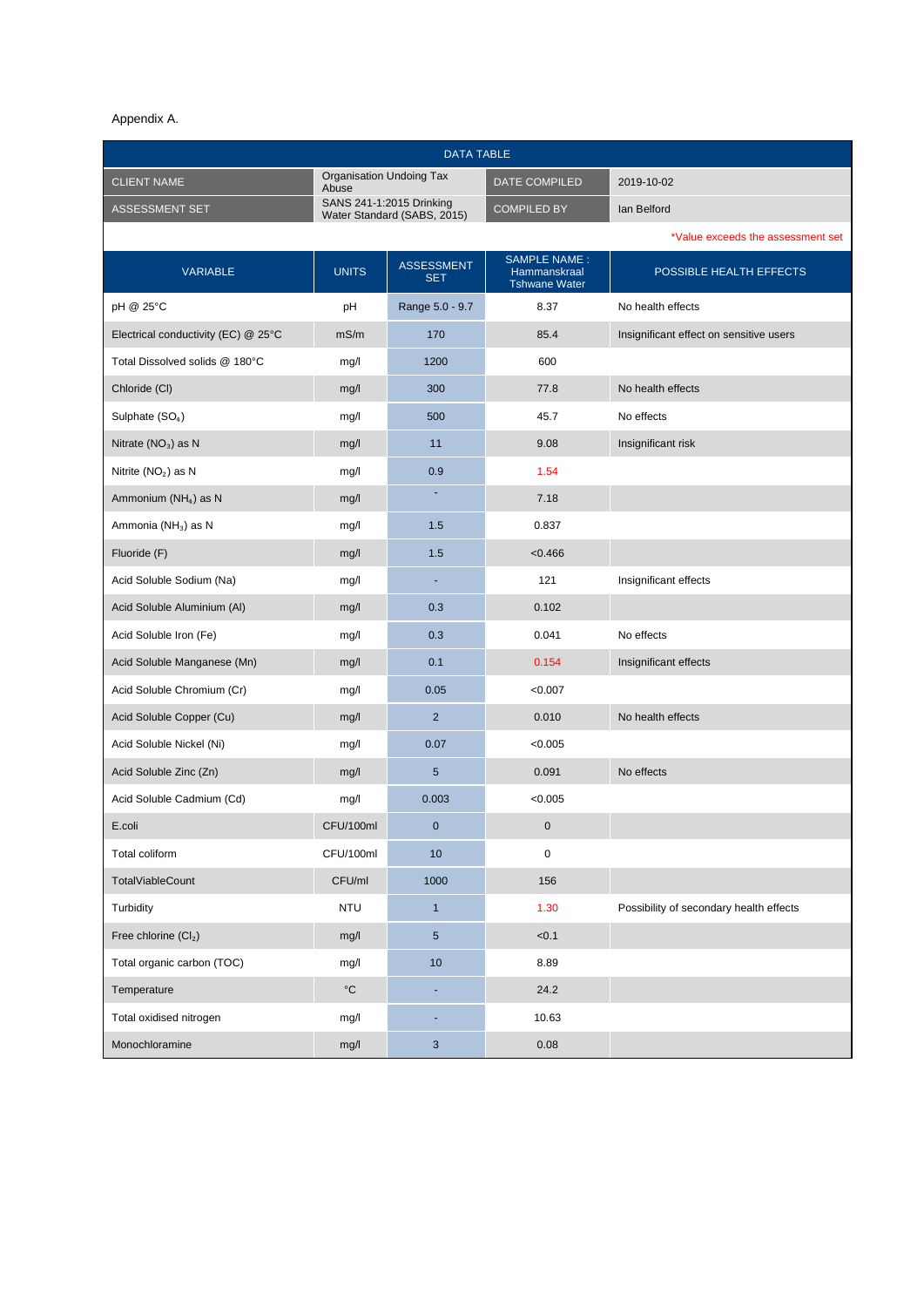The water quality of the sample called '**Hammanskraal Tshwane Water**' can be described as neutral ( $pH$  6.0 - 8.5), non-saline (TDS < 450 mg/l) and hard (total hardness 200 - 300 CaCO<sub>3</sub>) with no E.coli and no total coliforms detected.

Compliance with the 'SANS 241-1:2015 Drinking Water Standard (SABS, 2015)' guidelines is as follows:

Chronic health Risk: All compliant Acute health Risk:  $NO<sub>2</sub>-N 1.54$  mg/l ( $> 0.900$  mg/l) Operational (non-health): Turbidity 1.30 NTU (> 1.00 NTU ) Aesthetic (non-health): ASM Mn 0.154 mg/l (> 0.100 mg/l )

In terms of the classification system of the 'Quality of Domestic water supplies' (WRC,1998) the quality is classified as follows :

| Drinking:         | Class 2 - Marginal | due to Turbidity         |
|-------------------|--------------------|--------------------------|
| Bathing:          | Class 1 - Good     |                          |
| Washing:          | Class 1 - Good     |                          |
| Food Preparation: | Class 2 - Marginal | due to Turbidity         |
| Aesthetic:        | Class 2 - Marginal | due to ASM Mn, Turbidity |

Based on the assessment of variables analysed in comparison to 'SANS 241-1:2015 Drinking Water Standard (SABS, 2015)' and 'Quality of Domestic water supplies' (WRC, 1998), the tested water sample is **Not Fit** for use as potable water and domestic use.

Treatment for intended use: Optional , Recommended , **Essential**  Variables requiring treatment: NO2-N, ASM Mn, Turbidity,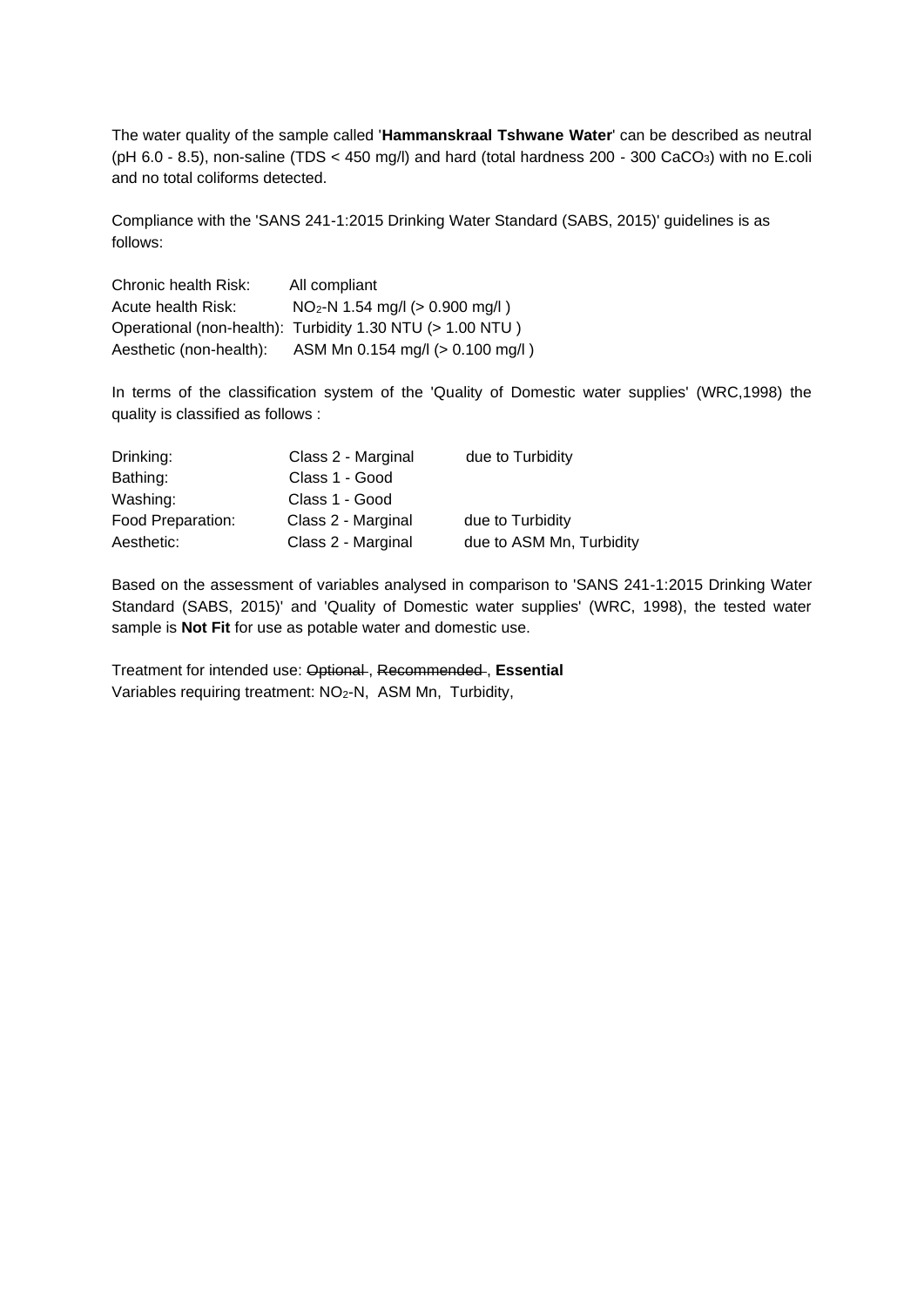



### **Test Report Page 1 of 2**

| Client:                 | Organisation Undoing Tax Abuse                                              | Date of certificate: 01 October 2019 |                   |
|-------------------------|-----------------------------------------------------------------------------|--------------------------------------|-------------------|
| <b>Address:</b>         | 10th Floor, Okeeffe and Swartz Building, 318 Oak Avenue, Ferndale, Randburg | Date accepted:                       | 20 September 2019 |
| <b>Report no: 75020</b> |                                                                             | Date completed:                      | 01 October 2019   |
| <b>Project:</b>         | Hammanskraal Potable water                                                  | Date received:                       | 20 September 2019 |
|                         |                                                                             |                                      |                   |

| Lab no:               | 46059                                   |           |               |         |
|-----------------------|-----------------------------------------|-----------|---------------|---------|
| Date sampled:         | 20-Sep-19                               |           |               |         |
| Aquatico sampled:     |                                         |           |               | Yes     |
|                       | Sample type:                            |           |               | Water   |
| Locality description: | Hammanskr<br>aal Magalies<br>Water      |           |               |         |
| A                     | $pH \omega$ 25°C                        | рH        | <b>ALM 20</b> | 8.37    |
|                       | A Electrical conductivity (EC) $@$ 25°C | mS/m      | <b>ALM 20</b> | 85.4    |
| Α                     | Total Dissolved solids @ 180°C          | mg/l      | <b>ALM 24</b> | 600     |
|                       | A Chloride (Cl)                         | mg/l      | <b>ALM 02</b> | 77.8    |
| A                     | Sulphate (SO <sub>4</sub> )             | mg/l      | <b>ALM 03</b> | 45.7    |
|                       | A Nitrate $(NO3)$ as N                  | mg/l      | <b>ALM 06</b> | 9.08    |
| A                     | Nitrite $(NO2)$ as N                    | mg/l      | <b>ALM 07</b> | 1.54    |
|                       | A Ammonium (NH <sub>4</sub> ) as N      | mg/l      | <b>ALM 05</b> | 7.18    |
| N                     | Ammonia (NH <sub>3</sub> ) as N         | mg/l      | <b>ALM 26</b> | 0.837   |
|                       | A Fluoride (F)                          | mg/l      | <b>ALM 08</b> | 0.431   |
|                       | A Acid Soluble Sodium (Na)              | mg/l      | <b>ALM 30</b> | 121     |
|                       | A Acid Soluble Aluminium (Al)           | mg/l      | <b>ALM 31</b> | 0.102   |
|                       | A Acid Soluble Iron (Fe)                | mg/l      | <b>ALM 31</b> | 0.041   |
|                       | A Acid Soluble Manganese (Mn)           | mg/l      | <b>ALM 31</b> | 0.154   |
|                       | A Acid Soluble Chromium (Cr)            | mg/l      | <b>ALM 31</b> | < 0.003 |
|                       | A Acid Soluble Copper (Cu)              | mg/l      | <b>ALM 31</b> | 0.010   |
|                       | A Acid Soluble Nickel (Ni)              | mg/l      | <b>ALM 31</b> | < 0.002 |
|                       | A Acid Soluble Zinc (Zn)                | mg/l      | <b>ALM 31</b> | 0.091   |
| A                     | Acid Soluble Cadmium (Cd)               | mg/l      | <b>ALM 31</b> | < 0.002 |
|                       | A E.coli                                | CFU/100ml | <b>ALM 40</b> | <1      |
| A                     | Total coliform                          | CFU/100ml | <b>ALM 40</b> | $<$ 1   |
|                       | A TotalViableCount                      | CFU/ml    | <b>ALM 43</b> | 156     |

A Turbidity **A Turbidity ALM 21** 1.30 N Free chlorine  $(Cl_2)$  mg/l  $M$  ALM 23  $< 0.10$ A Total organic carbon (TOC) mg/l ALM 63 8.89 N Temperature °C ALM 20 24.2 N Total oxidised nitrogen mg/l mg/l ALM 26 10.63 N Monochloramine mg/l ALM 67 0.08

A = Accredited N = Non accredited Out = Outsourced Sub = Sub-contracted NR = Not requested RTF = Results to follow NATD = Not able to determine ATR = Alternative test report ; The results relates only to the test item tested; Results reported against the limit of detection; Results marked 'Non SANAS Accredited' in this report are not included in the SANAS Schedule of Accreditation for this laboratory; Uncertainty of measurement available on request for all methods included in the

SANAS Schedule of Accreditation; The report shall not be reproduced except in full without approval of the laboratory

M. Swanepoel **Technical Signatory**